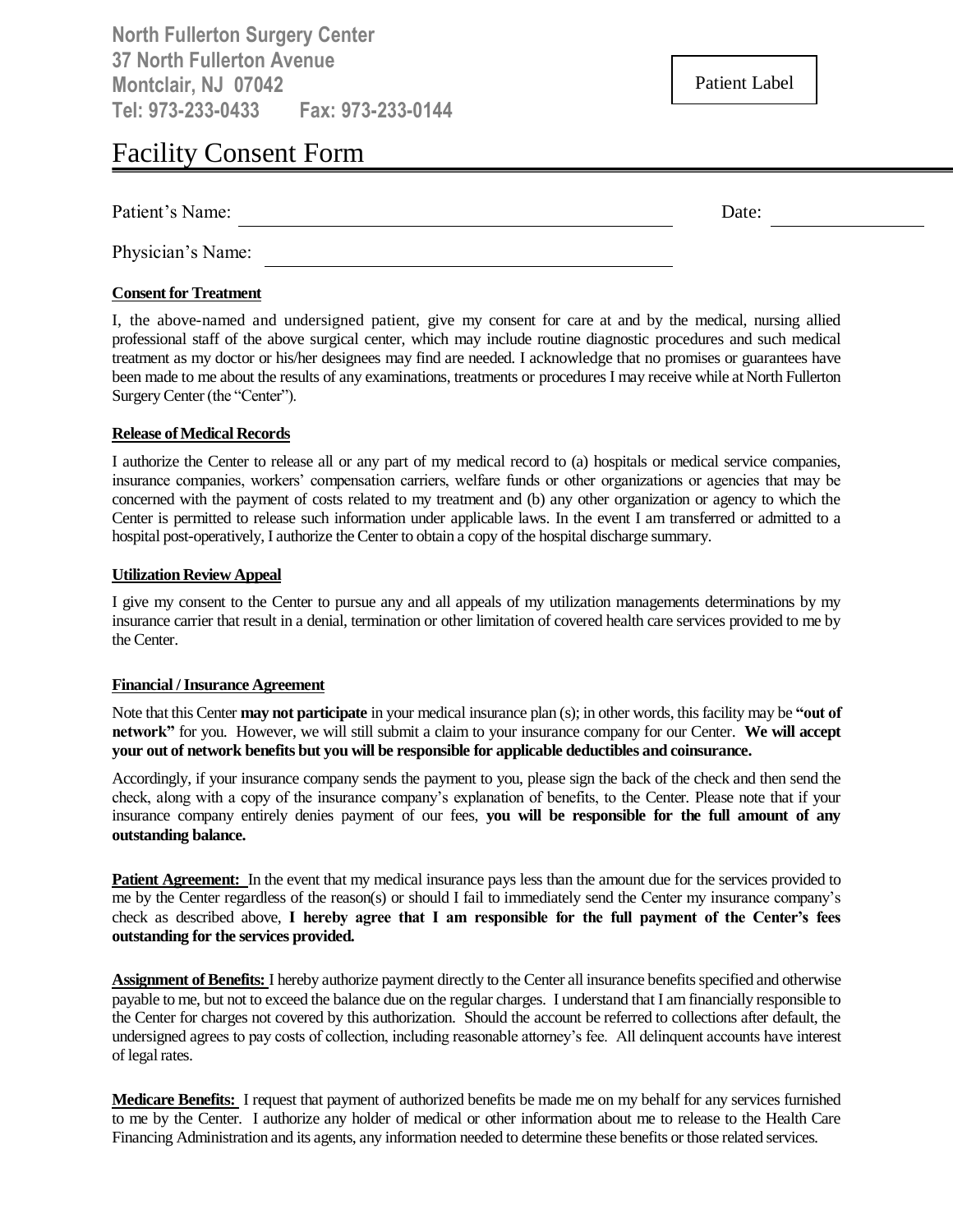## **North Fullerton Surgery Center**

**Charges for Procedures:** Professional fees for services provided by your doctor, anesthesiologist (in the case of cosmetic or self- pay this will be collected with the facility fee), pathologist, laboratory or other ancillary fees **are not** included in the Center's fees, and are billed separately by the respective providers. It is your responsibility to check with your insurance carrier regarding coverage of such services.

**\_\_\_\_\_\_\_\_\_\_\_\_\_\_\_\_\_\_\_\_\_\_\_\_\_\_\_\_\_\_\_\_\_\_\_\_\_\_\_\_\_\_\_\_\_\_\_\_\_\_\_\_\_\_\_ \_\_\_\_\_\_\_\_\_\_\_\_\_\_\_\_\_\_\_\_\_\_\_\_\_\_\_\_\_**

| <b>Patients or Parent / Guardian's Signature</b><br>Date | <b>Witness</b> |  |
|----------------------------------------------------------|----------------|--|
|----------------------------------------------------------|----------------|--|

#### **Patient Rights/ Advanced Directives**

I acknowledge that I have received a copy of the Patient's Rights and HIPAA Privacy Regulations. The Center will use and disclose your personal health information to treat you, to receive payment for the care we provide, and for other health care operations. Health care operations generally include those activities we perform to improve the quality of care. We have prepared a detailed notice of privacy practices to help you better understand our policies in regard to your personal health information. The terms of this notice may change with time and we will always post the current notice at our Center, on our website, and have copies available for distribution.

I have received a copy of the Patient's Bill of Rights and have been informed that the Center DOES NOT HONOR an ADVANCE DIRECTIVE (Living Will, Durable Power of Attorney or Health care Proxy). The Center will forward a copy of my ADVANCE DIRECTIVE upon request, in the event that I require additional treatment at a higher level care facility.

| I have an Advance Directive or Living Will:                  | $\blacksquare$ $\blacksquare$ Yes | $\vert$   No |
|--------------------------------------------------------------|-----------------------------------|--------------|
| I have brought an Advance Directive or Living Will with me:  | $\Box$ Yes                        | $\vert$   No |
| I have requested and been given information and sample forms | $\Box$ Yes                        | $\Box$ No    |
| regarding Advance Directives and Living Wills                |                                   |              |

#### **Clothing and Valuables**

I fully understand that the Center is NOT responsible for any personal property (clothing, eyeglasses, dentures, etc.) brought in or retained in the lockers at any time. I fully understand that any valuables (money, jewelry, and keys) should be given to a family member or other responsible party for safekeeping.

#### **Acknowledgement of Driving Risks**

I understand that the procedure I will receive today may cause conditions that render driving unsafe. I have been informed by the Center that I should not drive for at least 24 hours after receiving the procedure and that I should not attempt to drive until my symptoms have resolved.

#### **COMPLAINTS MAY BE LODGED WITH THE FOLLOWING**

**Administrator / Director of Nursing The Joint Commission Richard Salvia / Christine Salaterski, RN** 1 Renaissance Blvd. North Fullerton Surgery Center **CENTER COMENTED SURVEY CONTERNATION** Oakbrook Terrace, IL 60181 37 North Fullerton Avenue Complaint Hotline: 800-994-6610 Montclair, NJ 07042 [http://www.jointc](http://www.joint/)ommission.org 973-233-0433

#### **NJ Department of Health & Senior Services Office of the Medicare Beneficiary**

Division of Health Facilities Evaluation & Licensing Centers for Medicare and Medicaid Services Trenton, NJ 08625 7500 Security Blvd Complaint Hotline: 800-792- Baltimore, MD 21244-1850 <http://www.state.nj.us/health/healthfacilities> 800-MEDICARE